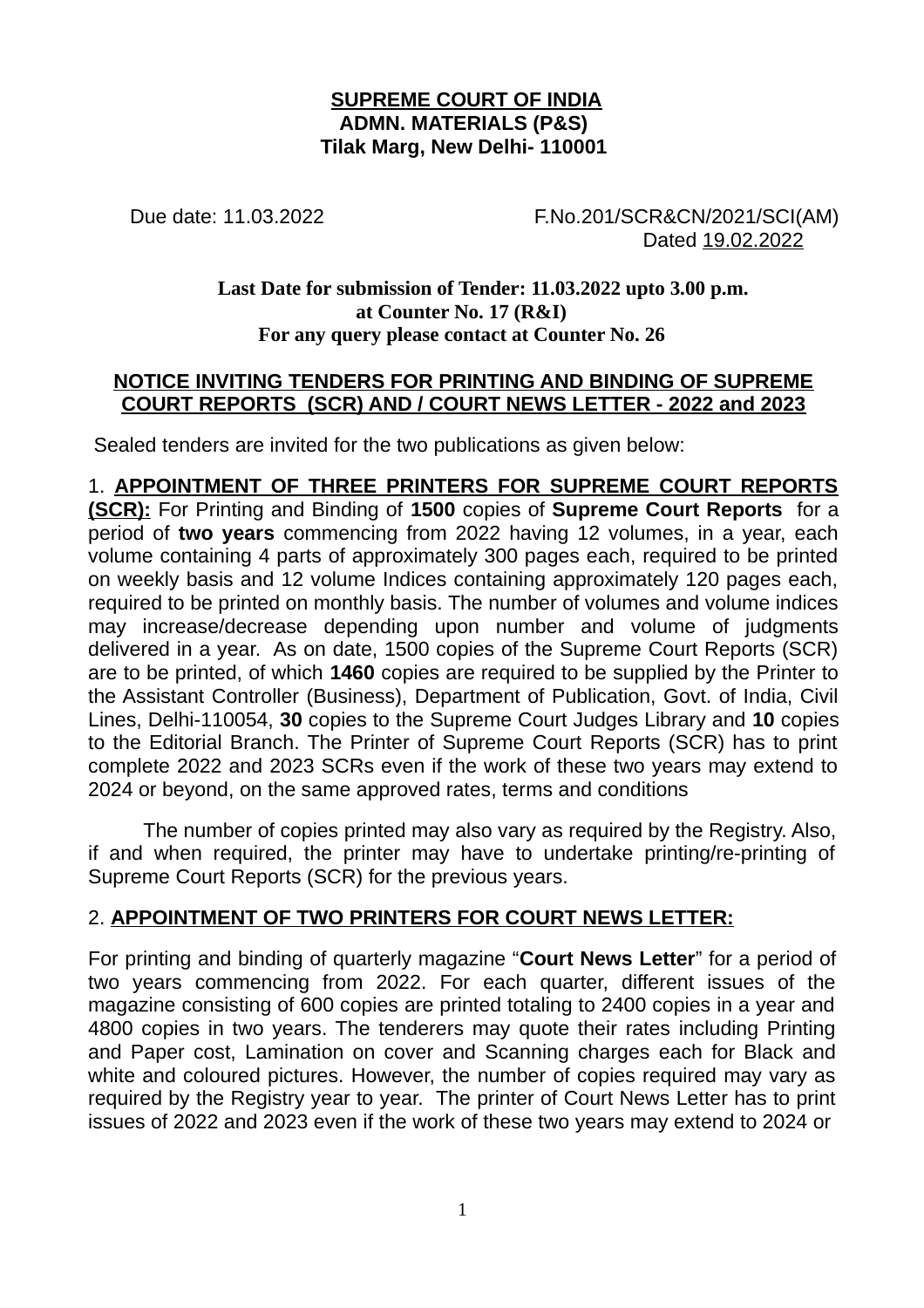beyond, on the same approved terms and conditions. Also, if and when required, the printer may have to undertake printing of Court News Letter for the previous years.

Specimen of Supreme Court Reports (SCR) and Court News Letter for a period of two years. Available with the Editorial Branch in the Registry.

Following Documents are deemed to be part of the Tender:

| 1) Annexure-A | <b>Application Form</b>                         |
|---------------|-------------------------------------------------|
| 2) Annexure-B | Job Description for Supreme Court Reports (SCR) |
| 3) Annexure-C | Job Description for Court News Letter           |
| 3) Annexure-D | <b>Tender Document (Rates)</b>                  |
| 5) Annexure-E | Undertaking                                     |

The prospective tenderers are required to go through the terms of the Annexures **B & C** very carefully.

## **A. TENDER**

(1) The tenderers are required to quote their lowest rates as per the enclosed Proformas (Annexures) for **Printing and Binding of (a) Supreme Court Reports (SCR) parts and Volume indices; (b) Court News Letter** which should be valid from the date of awarding of Contract, till completion of all work pertaining to printing and binding of SCR and Court News Letter of the years 2022 and 2023.

(2) The tender may be sent in three separate sealed envelopes superscribing :

- (a) Earnest Money Deposit (EMD)
- (b) "Samples" of outer cover paper with lamination (for SCR parts and volume indices) and sample of cover paper, inner page, lamination & printing (for Court News Letter) for Supreme Court Reports and /or "Samples" of Court News Letter
- (c) "Financial Bid for Printing and Binding of Supreme Court Reports and/or "Financial Bid for Printing and Binding of Court News Letter" by post sufficiently early so as to reach the Registry within date and time or may be delivered at Counter No. 17 (R&I).

(3) The tenderer is expected to examine all the instructions, Proforma's, terms & conditions and specifications in the tender documents. Failure to furnish all information required by the Tender document in every respect will be at the tenderer's risk and may result in the rejection of the tender.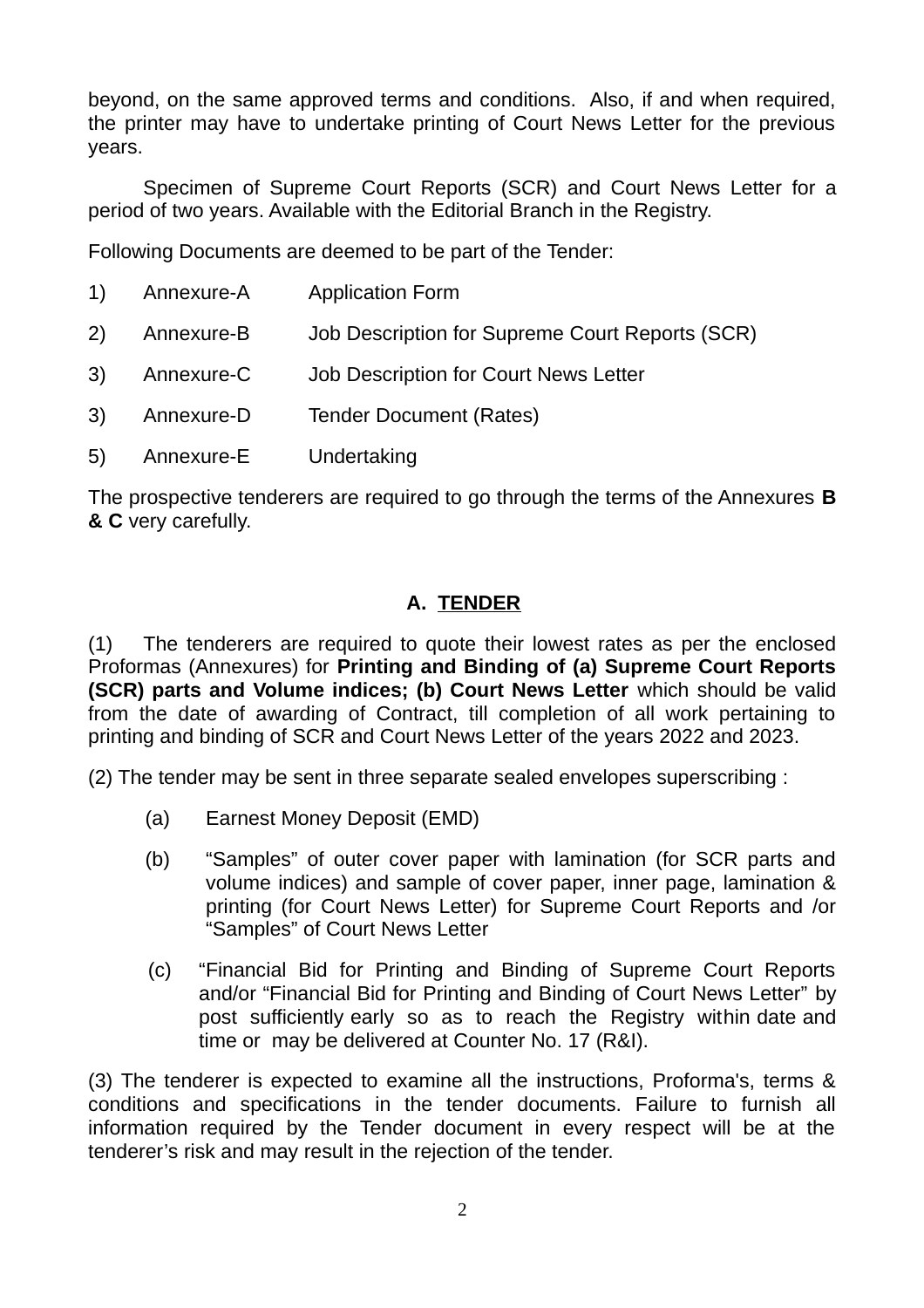(4) The tender must be received not later than the date and time specified for submitting the same. In case the date of submitting the tender is declared as holiday by the Govt. of India, then the next working day of the Registry will be treated as due date of the tender.

## **B. TERMS AND CONDITIONS OF TENDER**

(5) The tenderers are required to send their tender along with a **Demand Draft of Rs. 1,00,000/- (Rupees One Lac only) drawn in favour of "The Registrar, Supreme Court of India'', payble at New Delhi as Earnest Money,** by writing the name of the firm, telephone number and name of the item on the reverse side of the Demand Draft. If a firm is exempted from depositing the EMD, a side of the Demand Draft. If a firm is exempted from depositing the EMD, a Certificate to this effect has to be submitted along with the tender document.

(6) Earnest Money Deposit of unsuccessful tenderers would be returned by way of RTGS/ NEFT or cheque after the contract has been finally awarded to the successful tenderer.

(7) Only the Printers having their own established printing press with at least one four colour dominant offset printing machine with other in-house facilities of binding, lamination and cutting and those preferably having previous experience in Law Books Printing/publication works should quote in the prescribed form. The certified copies of documents of registered established printing press, textbook printing / publication works and GST Registration Certificate and the samples of papers should be enclosed along with the Tender Form.

(8) The Contract and the rates shall be valid from the date of awarding the Contract or from the date of letter of awarding of contract till the completion of all work falling under the purview of the contract.

(9) Hypothetical/conditional tenders will not be entertained. Tender once submitted shall not be allowed to be withdrawn or altered. If the Tender is withdrawn or altered by the concerned party at any time after it is submitted, appropriate action may be taken.

(10) Over-writing/over-typing or erasing of the figures are not allowed and shall render the tender invalid, if it appears to be ambiguous and doubtful.

(11) The Registry will deal with the tenderers directly and no middlemen/agents/commission agents should be asked by the tenderers to represent their cause and they will not be entertained by the Registry. The tender form is not transferable and agency shall not be permitted to transfer their rights and obligations to any other person/organisation or otherwise.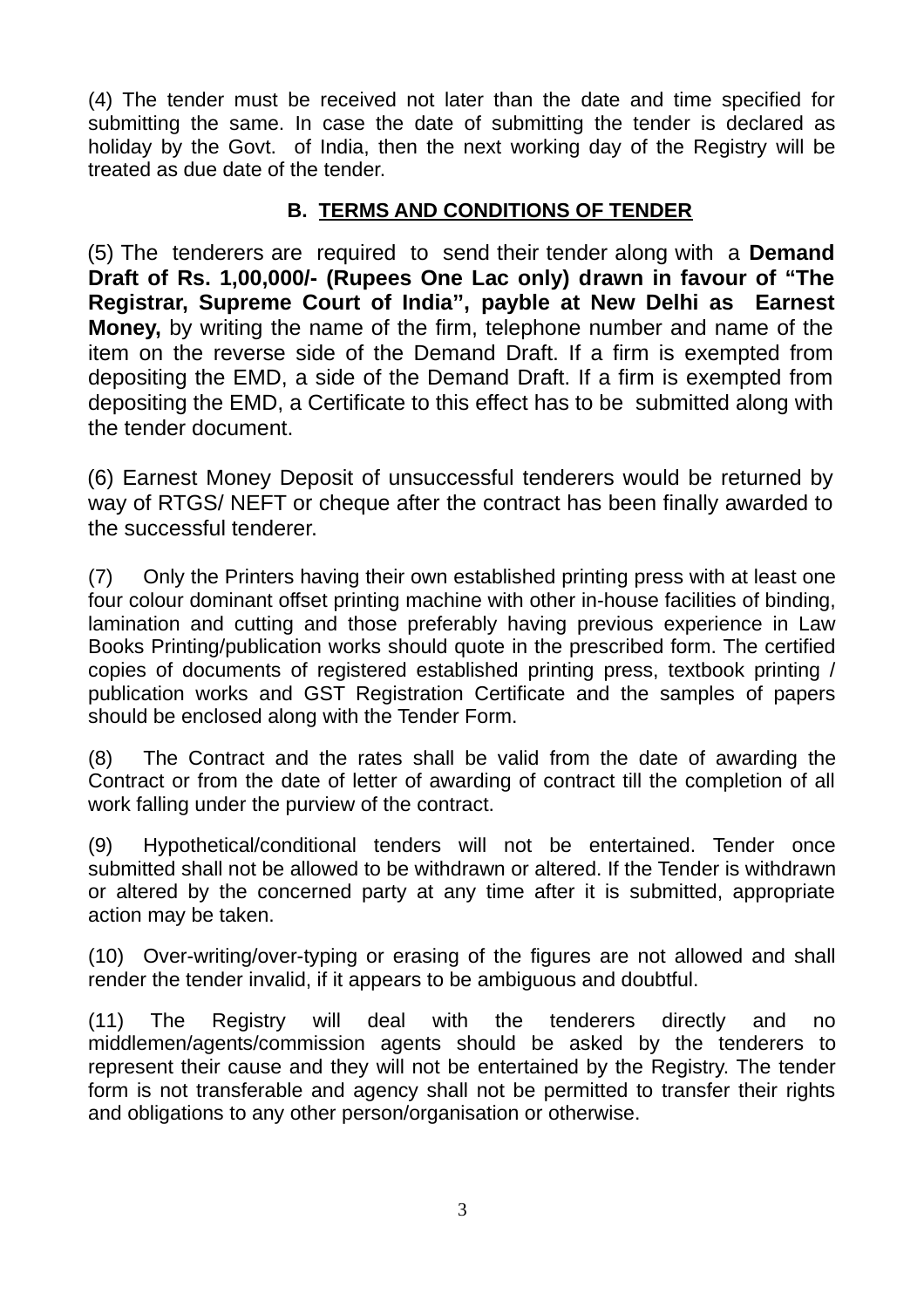(12) The tenderer should have experience and expertise for quality printing and should have requisite infrastructure including latest technology and adequate binding, cutting and lamination arrangements etc. to carry out the job to the satisfaction of the Registry, within the requisite time as stipulated by the Registry from time to time. Before awarding the final contract, inspection may be carried out by the Supreme Court Registry of the premises / printing press of the printer(s) in order to ascertain the requisite infrastructure of the printer. Delivery of printed material within the prescribed time limit will be an integral and essential part of the contract and therefore extension of time shall not be given.

(13) 1.9% Spoilage will be allowed of the paper supplied by the Registry.

(14) The tenders of the printing press already debarred by the Supreme Court of India shall not be accepted.

(15) The tender will be opened by the Tender Opening Committee constituted by the Registry in presence of the tenderer (s) or their representatives (not more than one) who wish to be present on the date and time indicated above.

(16) The tenderer should also mention the turnover of the business for the last three years and attach documentary proof in that respect.

(17) The Registry, in its discretion, reserves the right to reject or accept any or all the tenders, partly or completely, at any time without assigning any reason therefor.

(18) The tenderer shall quote rates both in figures and words.

(19) All the pages of quotations including the documents submitted therein must be duly signed and stamped failing which the offer shall be liable for rejection.

(20) Sub-tendering or sub-letting is not allowed. In case at any stage it comes to notice of the Registry that the job is being done by the printer through outsourcing, the security deposit shall be forfeited and printer shall be declared blacklisted.

(21) The Registry, in its discretion, reserves the right to make any change, at any time, in the terms and conditions of the Notice Inviting Tender and reject or accept any or all the tenders, partly or completely, at any time without assigning any reason therefor.

(22) The tenderers shall give an undertaking (as per **Annexure-'E')** that the Firm/Partners/ Director/ Proprietor has not been blacklisted/ banned by any Government Department/ Public Sector undertaking/ Autonomous Body.

# **C. TERMS AND CONDITIONS FOR SUCCESSFUL TENDERER**

**(**23) The printer shall at it's own cost submit the proofs (Prints) of the cover pages of the SCR parts and volume indices and / or Court News Letter, as the case may be, to the Registry for its approval before final printing in bulk. Insofar as the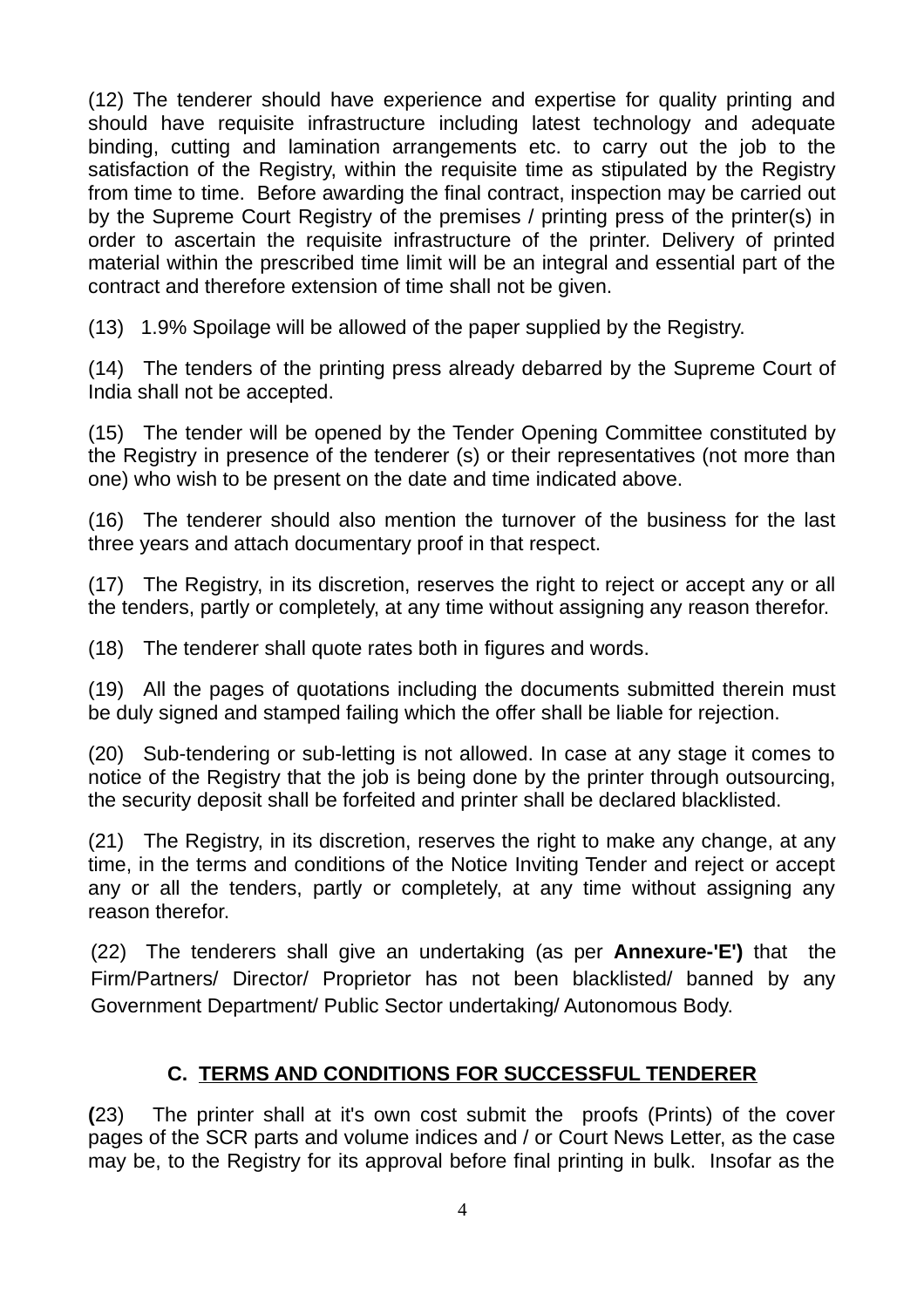inner pages of SCR parts and volume indices are concerned, the Editorial Branch of the Supreme Court Registry shall hand over soft-copy of the matter (in print ready format) for submission of proofs and final printing by the printer. In so far as the text pages of Court News Letter are concerned, the soft copy of the matter shall be handed over in MS Word format to the printer for conversion to print ready format at their end and for submission of the proofs for approval before final printing.

After final printing of SCR parts and volume indices and / or Court News Letter, as the case may be, the printer shall handover the proofs of the same to the Editorial Branch of the Registry.

(24) If necessary, additional number of copies of SCR parts and volume indices and/ or Court News Letter, as the case may be, may be required to be printed at any stage. In this connection the tenderers are also required to give their rates for additional number of copies which may be required in future.

(25) The Registry gives no guarantee as to the quantum of work to be given to the printer, and the Registrar in-charge shall be at liberty not to assign any work to the Printer. The Registry reserves the right to allocate/distribute work amongst the appointed printers from time to time.

(26) Even after awarding the said Contract, the Registry reserves the right to terminate the same at any time, if the services of the Contractor are not found satisfactory.

(27) In case printer expresses his unwillingness to perform the contract, once it is complete and is awarded, with unsatisfactory reasons at any subsequent point of time during the period of its validity, it shall be declared blacklisted and security deposit shall be forfeited.

(28) No deviation in quality/specification of materials as shall be given with the specific job work will be permitted.

(29) No request for escalation of rates would be entertained after finalization of tender. The rates shall be valid from the date of letter of awarding the contract till the competion of all work falling under the purview of the contract, except in case of reasons beyond control subject to the approval of the Competent Authority.

(30) The successful tenderer shall have to deposit **performance security @ 3%** of total amount of the Purchase order by way of Bank Guarantee/ Demand Draft drawn in favour of "The Registrar (Admn.), Supreme Court of India, New Delhi". The Performance Security will be released after 60 days from the date of final bill payment and after satisfactory supply of the material, whichever is later.

(31) Payment will be made on monthly basis after the successful completion of the work to the satisfaction of Registry for the said one month on submitting proper and legally admissible bill.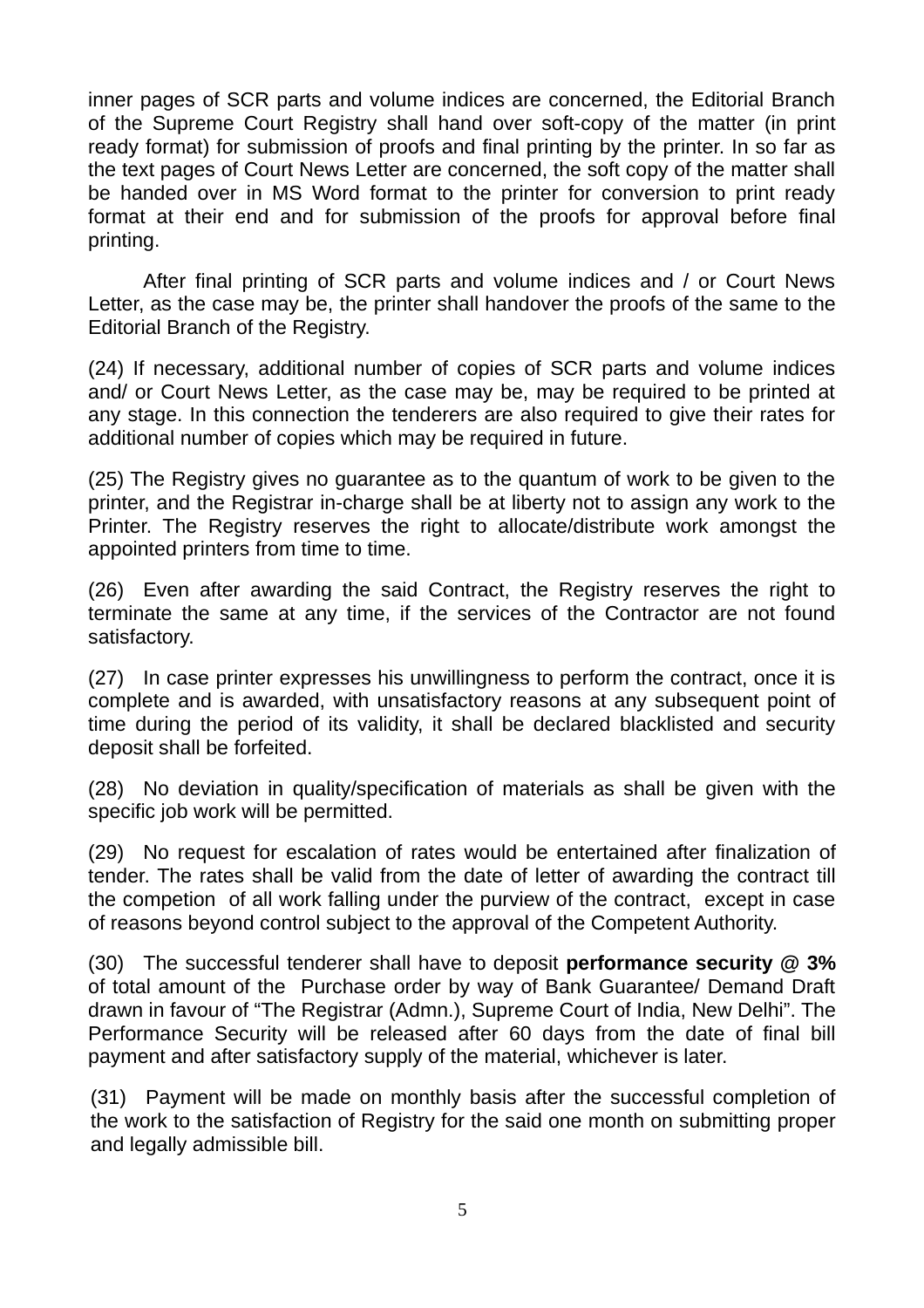(32) The successful tenderer shall have to enter into an agreement with the Registry in the prescribed proforma on a non-judicial Stamp paper of rupees 100 within seven days of the issue of the work order and the contract will be executed between the Registrar and the successful tenderer on the terms and conditions settled between the parties with the approval of the Competent Authority of the Supreme Court of India.

(33) The Printer shall (whether or not he responds to this tender notice) treat the details of the documents as secret and confidential.

(34) The contents of the published copy should not vary in any manner from the matter which is given to the printer.

#### **D. PENALTIES**

(35) The printed parts of the Supreme Court Reports /Court News Letter supplied by the Printer will be inspected by the Registry and in case the supply is not found in conformity with the approved specifications and to the satisfaction of the Registry, the entire supply will have to be replaced with the good quality exactly commensurate with the approved specifications, at the cost of the tenderer. The decision of the Registry in this regard shall be final.

(36) The extra quantity of papers if required, for extra spoilage may be supplied by the Registry to the printer in case of emergency at the cost of purchase made by the Registry.

(37) Irrespective of the fact as to whether or not the Registry gets work done from outside, the Registry may impose penalty upto 1% per week subject to maximum penalty of 10% of the total cost for delayed delivery.

(38) The Performance Security shall stand forfeited in case of breach of any of the conditions mentioned herein and if the supply of the item is found unsatisfactory/ not as per specification.

(39) It shall be the liability and obligation of the printer to return the remaining unused reams of paper (if any) to Admn. Material Branch of the Registry in original condition, after completion of printing work of SCRs pertaining to the years 2022 and 2023, at their own cost.

In case of any default or breach of the said clause/ conditon, the security amount deposited by the printer shall be forfeited (in full or part, as required) and/ or further proceedings/ action may be initiated by the Registry and/ or appropriate penalty may be imposed as deemed fit by the Registry.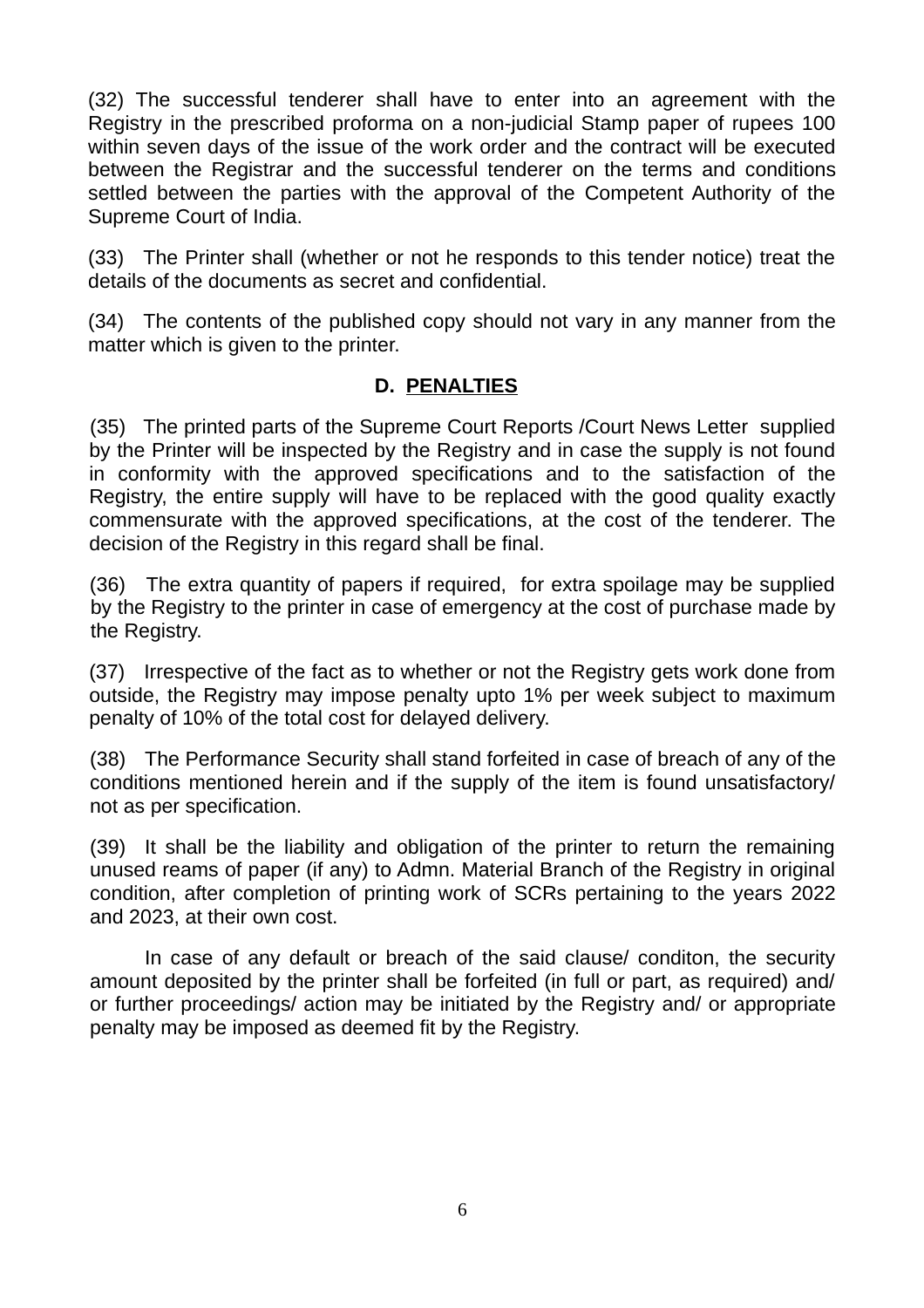#### **E. INVITATION OF TENDER**

Interested parties may send their lowest sealed tenders in three separate sealed envelopes superscribing:

#### 1. **Supreme Court Reports(SCR)**

 (a) Earnest Money Deposit **(EMD)**, (b) **"SAMPLE :** Outer cover with inner lamination for SCR (c) **Financial Bid for SCR** on the cover of each envelopes respectively.

#### 2. **Court News Letter**

(a) **"SAMPLE :** Outer cover, Inner page and lamination for Court News Letter. (b) **Financial Bid for Court News Letter** on the cover of each envelopes respectively addressed by name to the undersigned or may be handed over personally at Registry's Reception Counter No.17 (R&I) **on or before 11.03.2022** at **3.00 P.M.** which will be opened at **3.30 P.M.** on the same day by a Committee of Officers constituted for the purpose before the tenderers or their authorized representatives who may wish to remain present. The tenders received after due date and/or time and/or without Earnest Money Deposit (EMD)/ Exemption Certificate' and/or **(not applicable in Court News Letter)** and/or samples, will not be entertained. In the first instance, envelopes containing Earnest Money Deposit (EMD)/ Exemption Certificate' **(in an admissible case)** will be opened, thereafter, the envelopes containing Samples will be opened. if samples of three tenderers are found to be as per requirement, only then the envelopes containing Tenders will be opened and if it is found that less than three tenders have been received for the purpose, due to inadequate competition, the same may not be opened and more tenders may be called and may be opened at the place, date and time to be notified, to the tenderers, in due course.

> Sd/- (Anil Kumar Sharma) Additional Registrar(AM)

Encls.: Annexures : A - E

Any Clarification may be obtained from:

- 1) (For documents) Admn. Materials Branch Supreme Court of India Tilak Marg, New Delhi-110001 Telephone: 011- 23115941
- 2) Mr. Bibhuti Bhushan Bose (For content and format of SCR and Court Editor News Supreme Court of India Tilak Marg, New Delhi-110001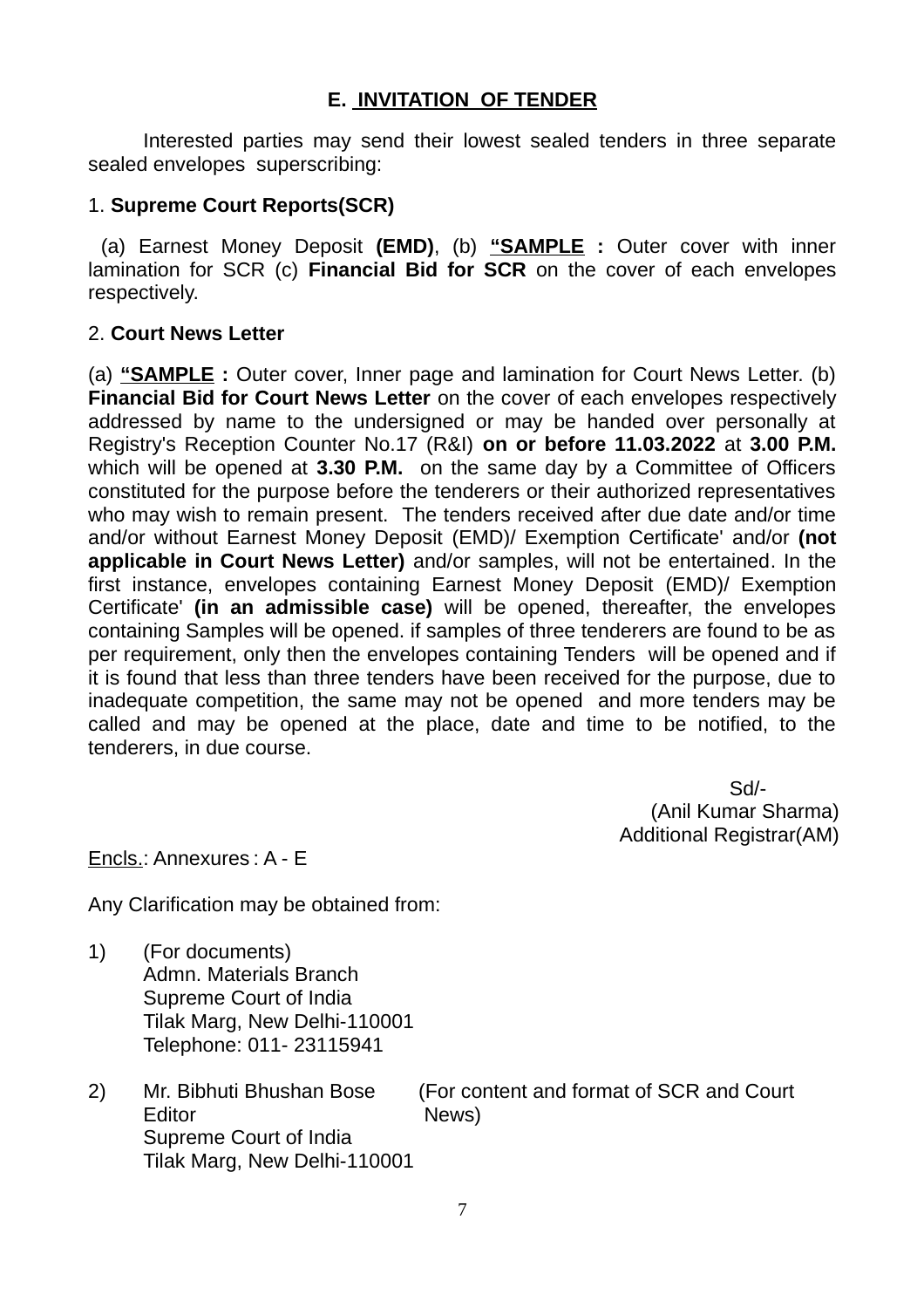### **ANNEXURE - A**

# **SUPREME COURT OF INDIA ADMN. MATERIALS (P&S)**

# F.No.201/SCR&CN/2021/SCI(AM)

#### PROFORMA

|     | TO BE FILED BY THE TENDERER WITH REFERENCE TO PRINTING AND<br>BINDING OF SUPREME COURT REPORTS AND / OR COURT NEWS LETTER                         |
|-----|---------------------------------------------------------------------------------------------------------------------------------------------------|
| 1.  | (PRINTER MAY SPECIFY NAME OF THE PRINTING CONTRACT)<br>Name of the Tenderer                                                                       |
| 2.  | with Address<br>Name of the Contact Person<br>with Telephone/Mobile No./Fax No./ E-mail ID                                                        |
| 3.  | PAN number<br>(Copy to be attached)                                                                                                               |
| 4.  | Bank Details for refund of EMD :                                                                                                                  |
| 5.  | <b>GST Registration Number</b><br>(Copy to be attached)                                                                                           |
| 6.  | Whether insured against fire, theft and<br>burglary, if so state the amount for<br>which insured, name of the insurance<br>company and policy no. |
| 7.  | Total number of employees<br>Managerial and supervisory<br>a)<br><b>Skilled and Semi Skilled</b><br>b)<br>$\mathsf{C}$<br>others                  |
| 8.  | Specify maximum value of single value<br>order executed for Registry during the last<br>three years (Proof attached)                              |
| 9.  | Name & Relation, if any with the staff<br>member of the Registry's                                                                                |
| 10. | Has printer been black listed by any<br>Government Organisation                                                                                   |
| 11. | List of clients with the name of<br>contact person and Telephone No.                                                                              |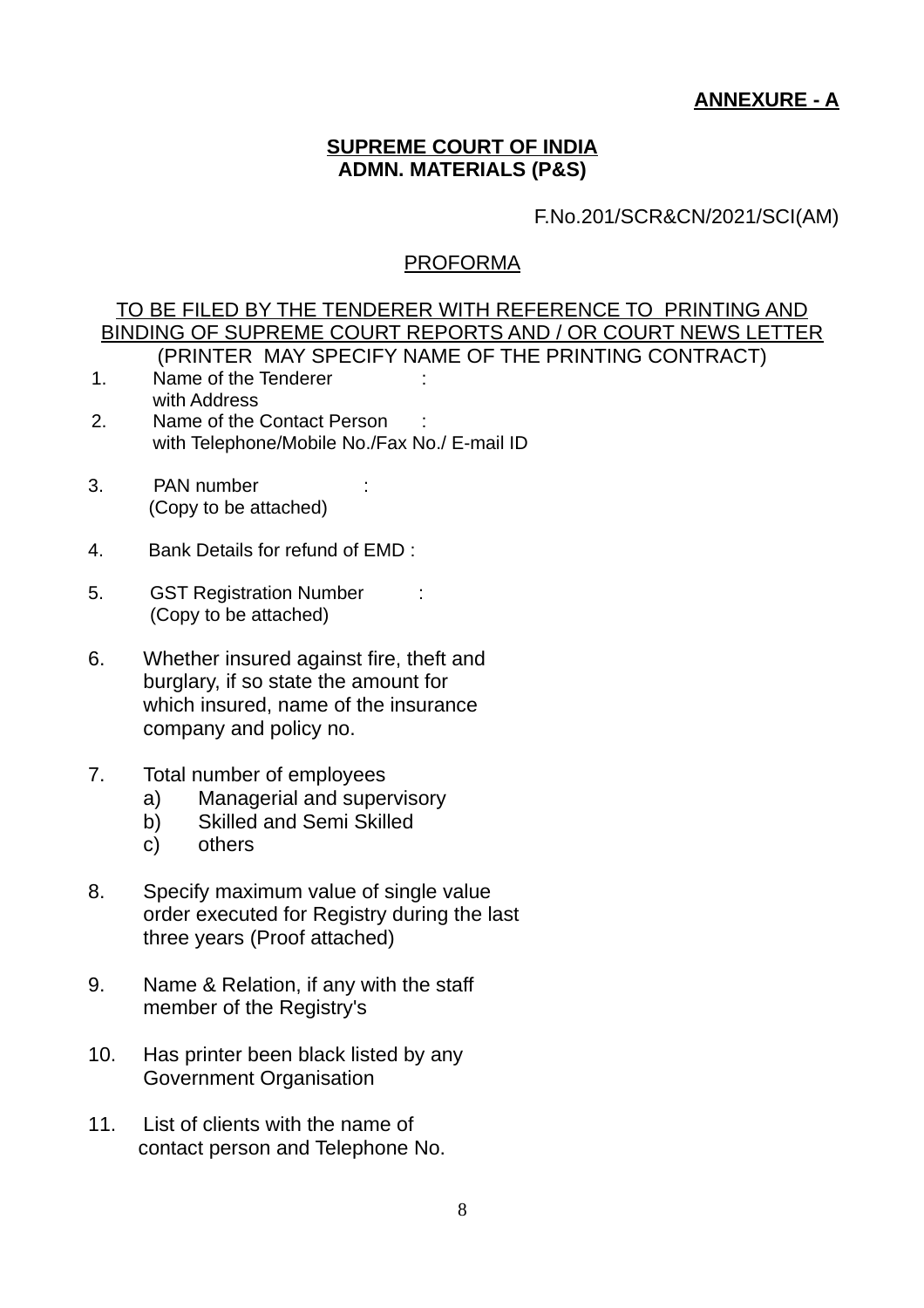#### E-mail I.D. :

#### 12. Details of machines and other equipments:

| S.No. | Machines/equipment | Number of Machine |
|-------|--------------------|-------------------|
|       |                    |                   |
|       |                    |                   |
|       |                    |                   |
|       |                    |                   |

#### 13. Details of orders executed during the last 3 years:

| During the Financial<br>Year | Order executed for<br>(Name of the<br>institution / Body) | No. of Books printed | Value Rs. |
|------------------------------|-----------------------------------------------------------|----------------------|-----------|
|                              |                                                           |                      |           |
|                              |                                                           |                      |           |
|                              |                                                           |                      |           |
|                              |                                                           |                      |           |

Copies of satisfactory execution of order obtained from the client should be enclosed.

#### 14. Turnover in last 3 years

| S.No. | Year | Turnover (Rs. In Lakh) | Profit | Income-tax Paid |
|-------|------|------------------------|--------|-----------------|
|       |      |                        |        |                 |
|       |      |                        |        |                 |
|       |      |                        |        |                 |
|       |      |                        |        |                 |

Note: Furnish copies of audited balance sheet and Profit & Loss A/C for the last 3 years

- 15. Experience of similar work in the field of printing and publishing of Law Reports (Attach Proof) :
- 16. Infrastructure available in terms of Clause 11 of the tender in the state of the tender in the state of the state of the state of the state of the state of the state of the state of the state of the state of the state of the state of the state of the state of
- 17. Additional Information, if any

**Signature** Name of the Firm/Company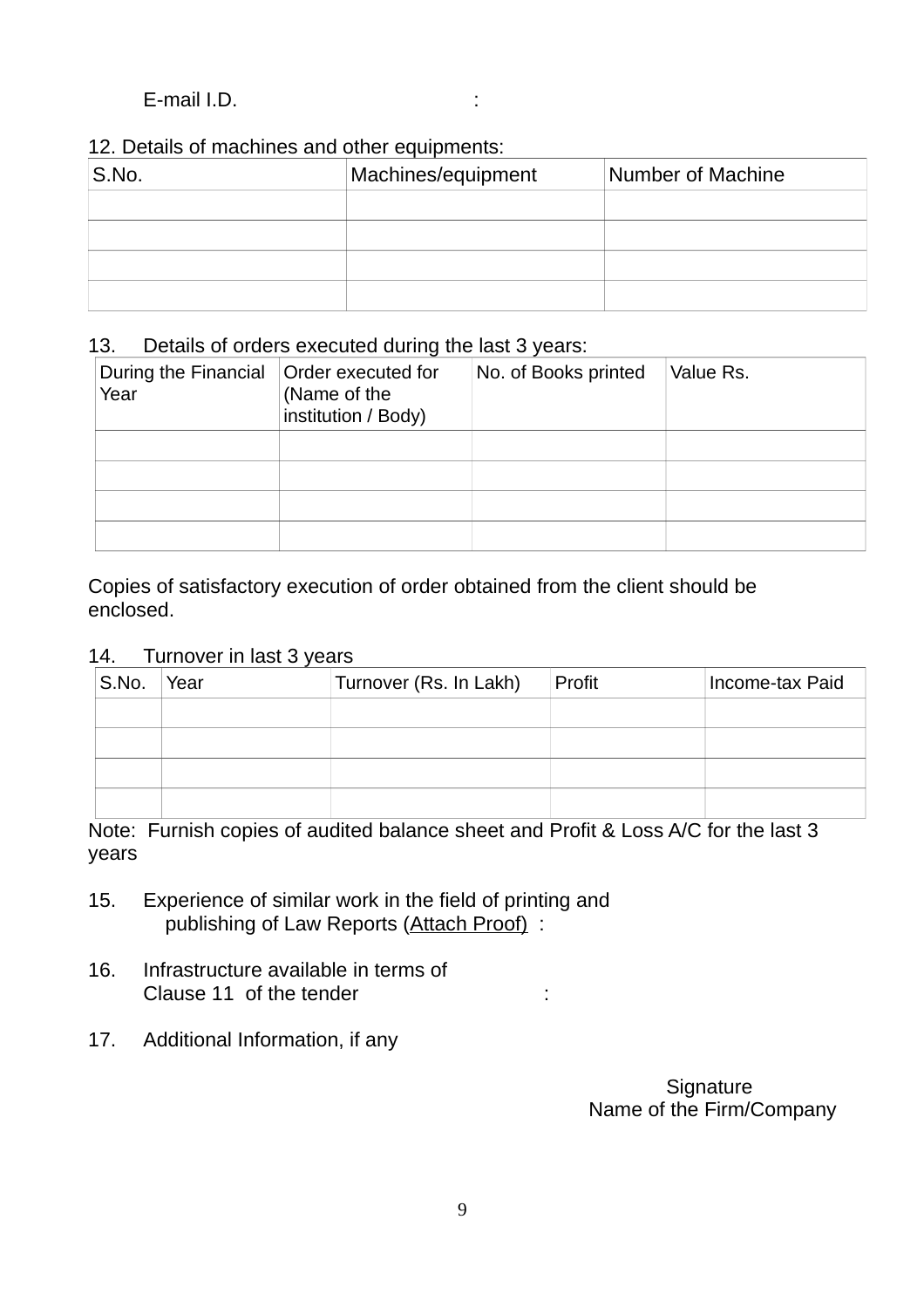## **Supreme Court of India**

### Tilak Marg, New Delhi-110001

# JOB DESCRIPTION ( **SUPREME COURT REPORTS**)

| Category                                        | Printing                                                                                                                                                                                                                                                                                                                                                         |
|-------------------------------------------------|------------------------------------------------------------------------------------------------------------------------------------------------------------------------------------------------------------------------------------------------------------------------------------------------------------------------------------------------------------------|
| Name                                            | Supreme Court Reports, 2022 and 2023                                                                                                                                                                                                                                                                                                                             |
| <b>Total Pages</b>                              | 12 Volumes in a year, each volume containing 4<br>parts of approximately 300 pages each and<br>12 volume indices containing approximately 120<br>pages each, required to be printed on monthly basis.                                                                                                                                                            |
| Qty.                                            | 1500 copies                                                                                                                                                                                                                                                                                                                                                      |
| Brand Name for<br>cover page with<br>lamination | 170 GSM Art Paper of Sinarmas or equally<br>good Art Paper of 170 GSM of any reputed<br>Mill for cover page is to be purchased and<br>used by the printer with prior approval of the<br>Registry. Samples to be enclosed with the<br>tender                                                                                                                      |
| <b>Text Paper</b>                               | The Registry will supply the required quantity<br>of 80 GSM Maplitho Printing Paper of the size<br>of 51x66 cm on monthly basis for printing of<br>the said inner pages of the Supreme Court<br>Reports and the Printer shall take delivery of<br>the same from the Supreme Court Registry at<br>his expenses.<br>1.9% spoilage will be provided by the Registry |
|                                                 |                                                                                                                                                                                                                                                                                                                                                                  |

(Note: The number of volumes and volume indices may increase/decrease depending upon number and volume of judgments delivered in a year)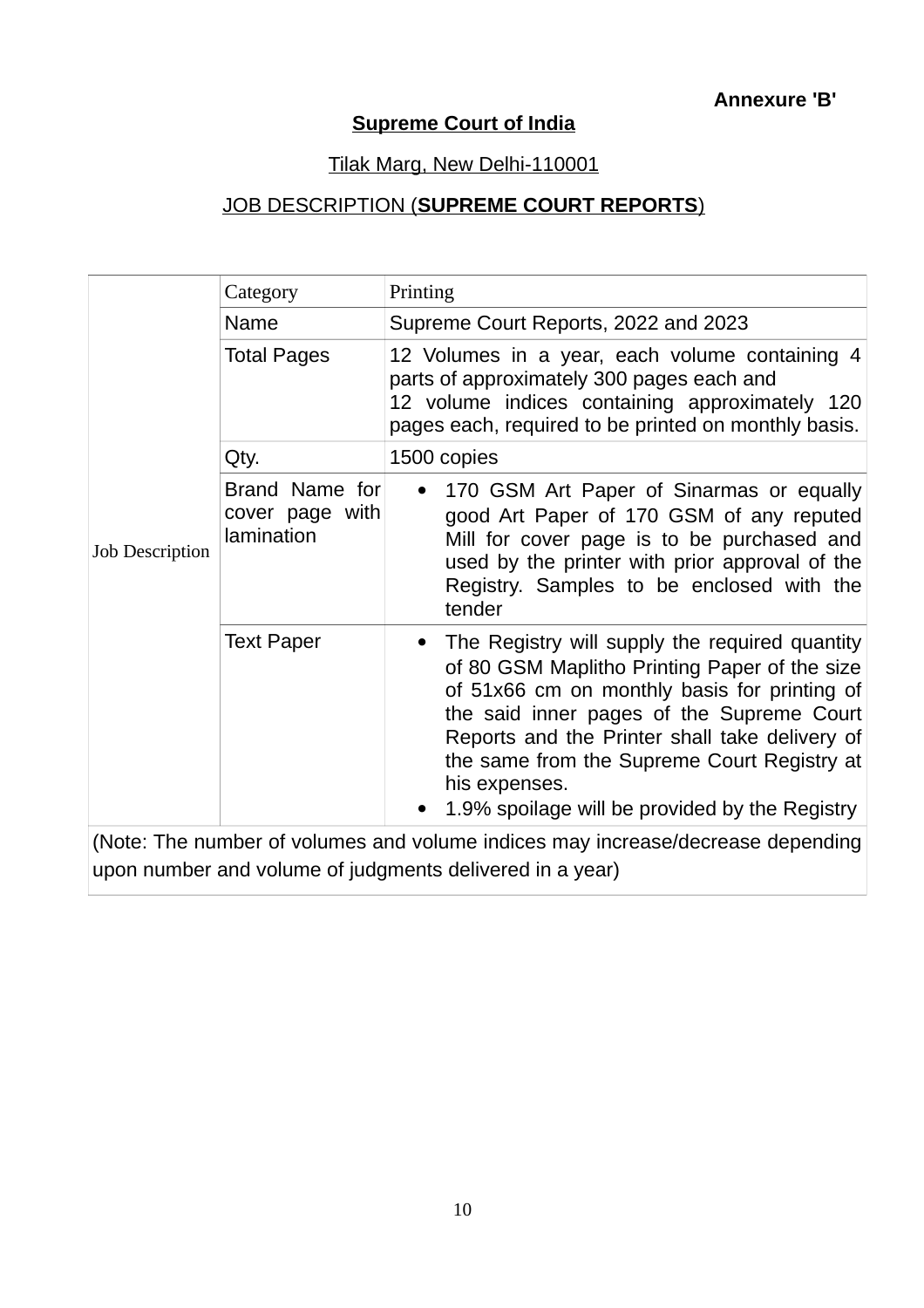| <b>Size</b>          | $9\frac{1}{4}$ " x 6 $\frac{1}{4}$ and the font size is 11                                                                                                                                                                                                                                                                                                                                                                                                                                                                                                                                   |
|----------------------|----------------------------------------------------------------------------------------------------------------------------------------------------------------------------------------------------------------------------------------------------------------------------------------------------------------------------------------------------------------------------------------------------------------------------------------------------------------------------------------------------------------------------------------------------------------------------------------------|
| Colour               | Cover in Four Colours throughout and inner pages<br>text in one colour <i>i.e.</i> black                                                                                                                                                                                                                                                                                                                                                                                                                                                                                                     |
| Printing             | Sharp and clear                                                                                                                                                                                                                                                                                                                                                                                                                                                                                                                                                                              |
| <b>Binding</b>       | Neat and Durable                                                                                                                                                                                                                                                                                                                                                                                                                                                                                                                                                                             |
| Inputs               | 1) Specimen of Supreme Court Reports of last year<br>(SCR-2021) may be seen at Editorial Branch, during<br>office hours between 10 AM to 16:30 PM except<br>saturday and sunday. On saturday between 10AM to<br>12:30PM.<br>2) for Text of the inner pages; the text matter will be                                                                                                                                                                                                                                                                                                          |
|                      | provided in soft copy form (print ready format) for<br>submission of proofs and final printing by the printer.                                                                                                                                                                                                                                                                                                                                                                                                                                                                               |
|                      | Proof of cover page be submitted for approval before<br>final printing and get the same approved as per<br><b>Editorial Branch's instructions.</b>                                                                                                                                                                                                                                                                                                                                                                                                                                           |
|                      | No extra payment shall be made for laser print and<br>machine proofing.                                                                                                                                                                                                                                                                                                                                                                                                                                                                                                                      |
| <b>Time Schedule</b> | 1) Proofing of cover page and inside text pages: As<br>soon as the matter is handed over to the printer, the<br>job shall be started immediately and proofs of cover<br>and inside text pages shall be submitted within 2<br>days. It may kindly be noted that the quality of<br>photographs shall have to be improved/ modified as<br>per requirements of the Registry or job. Soft copy of<br>the job shall be provided by the Registry and make<br>up has to be done by the printer wherever required.<br>2) Printing & Binding $-$ 7 days or as prescribed by<br><b>Editorial Branch</b> |
| F.O.R                | Supreme Court of India                                                                                                                                                                                                                                                                                                                                                                                                                                                                                                                                                                       |
| Security             | 3% of the Tender amount                                                                                                                                                                                                                                                                                                                                                                                                                                                                                                                                                                      |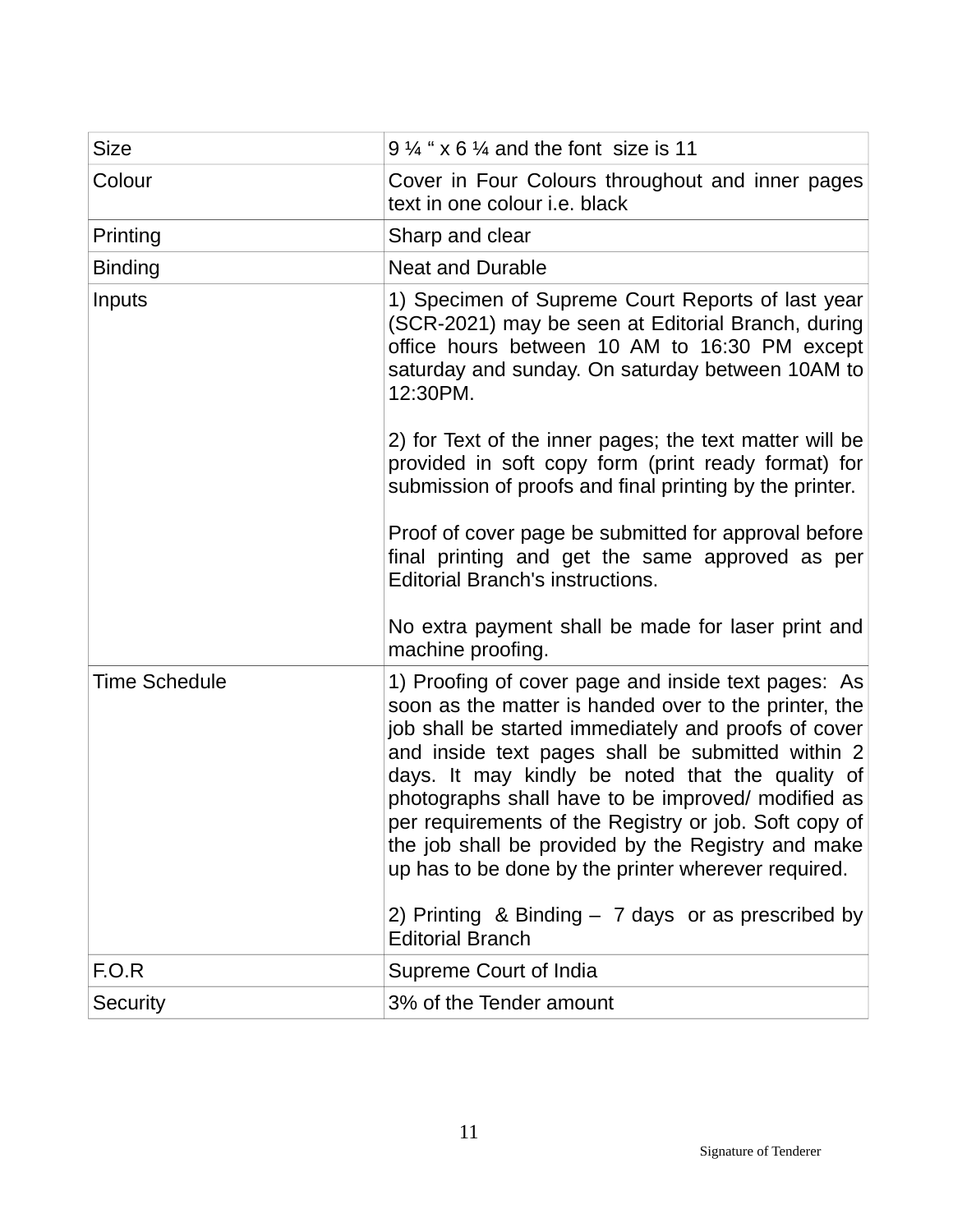## **Annexure 'C'**

# Supreme Court of India

# Tilak Marg, New Delhi-110001

# JOB DESCRIPTION **(COURT NEWS LETTER)**

| Job                                                                                                                                                                                                                                                                                                                                     | a)                                                                                                                                                                                                                                  | Category                  | Printing                                                                                                |  |
|-----------------------------------------------------------------------------------------------------------------------------------------------------------------------------------------------------------------------------------------------------------------------------------------------------------------------------------------|-------------------------------------------------------------------------------------------------------------------------------------------------------------------------------------------------------------------------------------|---------------------------|---------------------------------------------------------------------------------------------------------|--|
| Description                                                                                                                                                                                                                                                                                                                             | b)                                                                                                                                                                                                                                  | <b>Name</b>               | <b>COURT NEWS LETTER</b>                                                                                |  |
|                                                                                                                                                                                                                                                                                                                                         | $\mathsf{C}$                                                                                                                                                                                                                        | <b>Total Pages</b>        | A/4 size consisting of Approx. 28 pages with<br>lamination on covers                                    |  |
|                                                                                                                                                                                                                                                                                                                                         | d)                                                                                                                                                                                                                                  | Qty.                      | 4800 copies in two years                                                                                |  |
|                                                                                                                                                                                                                                                                                                                                         | e)                                                                                                                                                                                                                                  | Specification<br>of Paper | Black and white on 130 GSM Art Paper for Inner<br>pages and Cover in four colour on 300 GSM Art<br>Card |  |
|                                                                                                                                                                                                                                                                                                                                         |                                                                                                                                                                                                                                     |                           | (Note: The number of copies/issues may increase/decrease, as required                                   |  |
|                                                                                                                                                                                                                                                                                                                                         | by the Registry)                                                                                                                                                                                                                    |                           |                                                                                                         |  |
| <b>Size</b>                                                                                                                                                                                                                                                                                                                             | A/4 size                                                                                                                                                                                                                            |                           |                                                                                                         |  |
| Colour                                                                                                                                                                                                                                                                                                                                  | Cover in Four Colours throughout and inner pages text in one colour <i>i.e.</i><br>black                                                                                                                                            |                           |                                                                                                         |  |
| Printing                                                                                                                                                                                                                                                                                                                                | Sharp and clear                                                                                                                                                                                                                     |                           |                                                                                                         |  |
| <b>Binding</b>                                                                                                                                                                                                                                                                                                                          | <b>Neat and Durable</b>                                                                                                                                                                                                             |                           |                                                                                                         |  |
| Inputs<br>1) Specimen of Court News Letter may be seen at Editorial Branch, during<br>office hours.<br>2) for Text of the inner pages; the soft copy of the text matter shall be<br>handed over in MS Word format to the printer for conversion to print ready<br>format at their end, for submission of proofs and for final printing. |                                                                                                                                                                                                                                     |                           |                                                                                                         |  |
|                                                                                                                                                                                                                                                                                                                                         | Proof of cover page be submitted for approval before final printing and get<br>the same approved as per Editorial Branch's instructions.<br>No extra payment shall be made for laser print and machine proofing.                    |                           |                                                                                                         |  |
|                                                                                                                                                                                                                                                                                                                                         |                                                                                                                                                                                                                                     |                           |                                                                                                         |  |
| Time<br><b>Schedule</b>                                                                                                                                                                                                                                                                                                                 | 1) Proofing of cover page and inside text pages: As soon as the matter is<br>handed over to the printer, the job shall be started immediately and proofs<br>of cover and inside text pages shall be submitted within 2 days. It may |                           |                                                                                                         |  |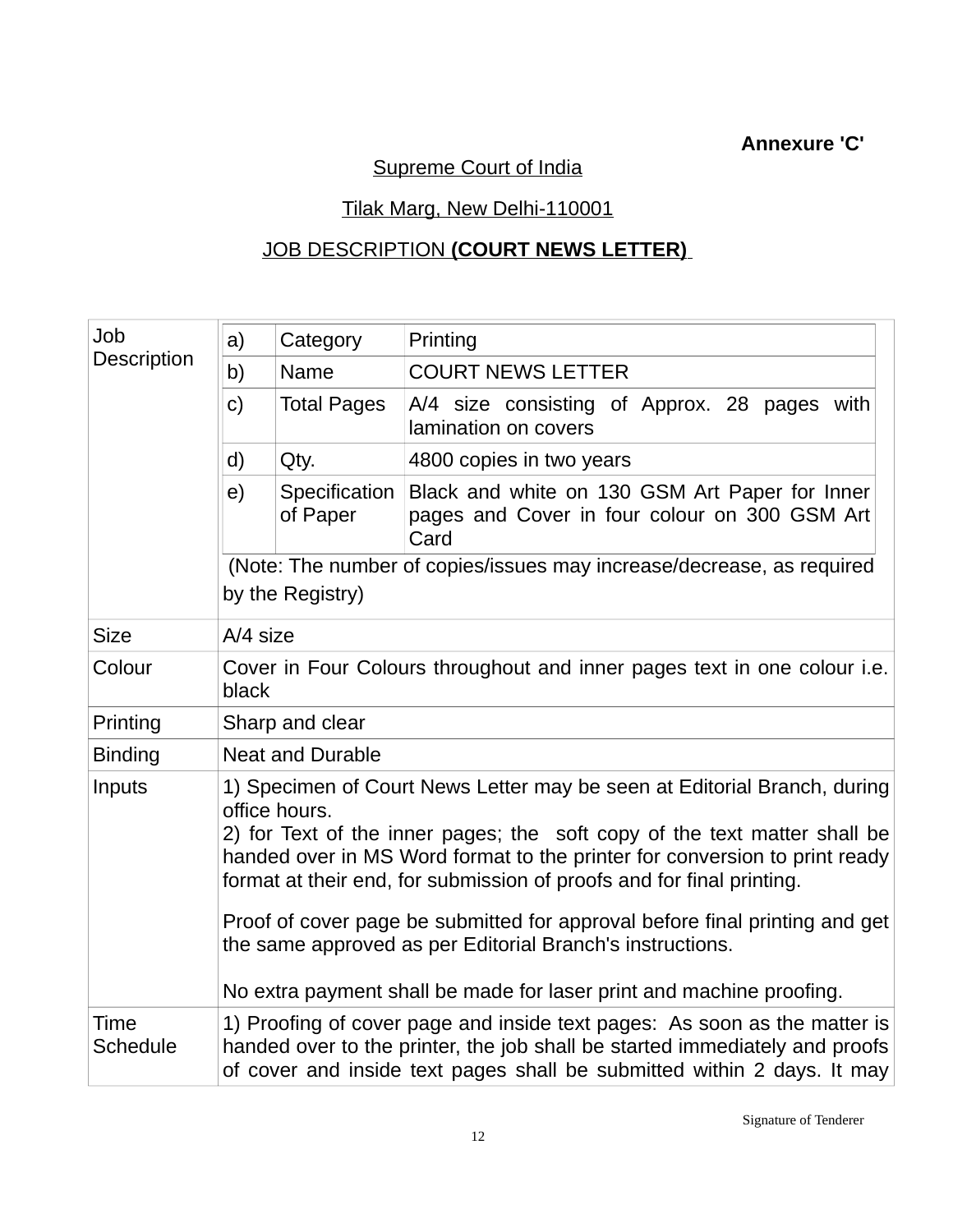|          | kindly be noted that the quality of photographs shall have to be improved/<br>modified as per requirements of the Registry or job. Soft copy of the job<br>shall be provided by the Registry and make up has to be done by the<br>printer wherever required.                                                                                                           |
|----------|------------------------------------------------------------------------------------------------------------------------------------------------------------------------------------------------------------------------------------------------------------------------------------------------------------------------------------------------------------------------|
|          | 2) The tenderer is required to e-mail a soft copy of the entire matter<br>(Cover Page and Inner Pages) as a PDF file to the Editor, SCR at the time<br>of delivery of the supply and in addition to this they shall also keep a soft<br>copy in safe custody with them for future requirement.<br>3) Printing & Binding $-7$ days or as prescribed by Editorial Branch |
| F.O.R    | Supreme Court of India                                                                                                                                                                                                                                                                                                                                                 |
|          |                                                                                                                                                                                                                                                                                                                                                                        |
| Security | 3% of the Tender amount                                                                                                                                                                                                                                                                                                                                                |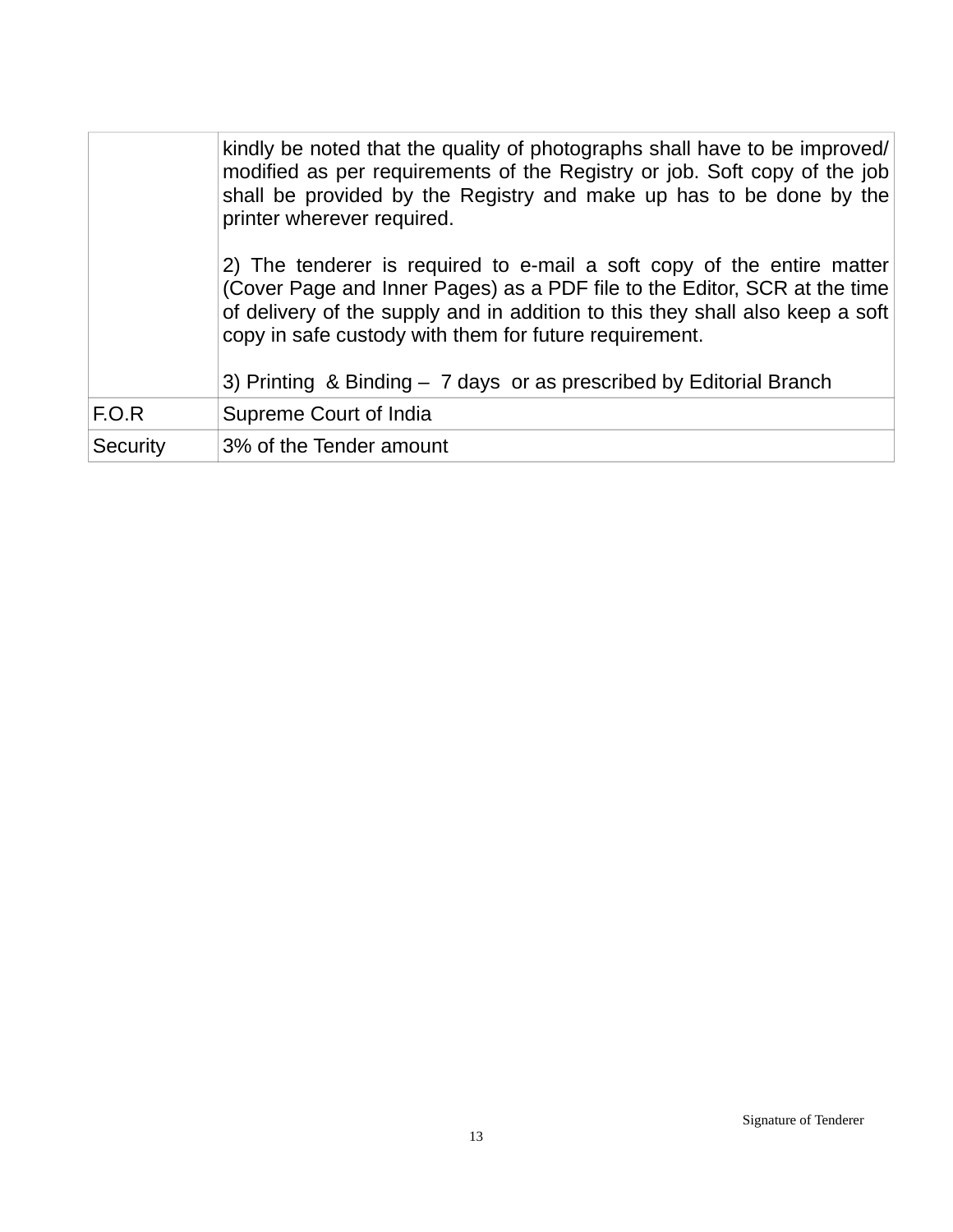To be submitted in separate sealed envelope super scribing "Tender Document (Rates)"

#### TENDER FOR PRINTING OF SUPREME COURT REPORTS 2022 and 2023 AND / OR COURT NEWS LETTER 2022 and 2023

Name of the Printing Firm :

Name of the Prop./Partners/Director :

Complete Address of the Printing Firm :

- 1. COST OF 1500 COPIES OF FULL SUPREME COURT REPORTS (SCR)
- 2. COST OF 2400 COPIES OF COURT NEWS LETTER

| S.No           | <b>Items</b>                                                                                                                                                                                                                                                                                                                                                                               | Rate in Rs. |
|----------------|--------------------------------------------------------------------------------------------------------------------------------------------------------------------------------------------------------------------------------------------------------------------------------------------------------------------------------------------------------------------------------------------|-------------|
| $\mathbf 1$    | Tax exclusive rate per page per copy for printing<br>of inner pages of Supreme Court Reports (1500)<br>copies)                                                                                                                                                                                                                                                                             |             |
|                | GST %                                                                                                                                                                                                                                                                                                                                                                                      |             |
|                | Tax exclusive rate for 2400 copies of " Court News<br>Letter" containing 20 pages (complete in all<br>respects) i.e. including Paper Cost, Printing (Cover<br>& Text), Lamination Scanning (Black & White and<br>coloured)                                                                                                                                                                 |             |
|                | GST %                                                                                                                                                                                                                                                                                                                                                                                      |             |
| $\overline{2}$ | Tax exclusive rate for printing per cover page of 1<br>part of Supreme Court Reports (SCR) (Four<br>Pages) or 1 Volume index of Supreme Court<br>Reports (SCR) (Four pages) on 170 GSM Art<br>paper of 'Sinarmas' or equally good Art Paper, in<br>Four Colour printing with lamination (1500 Copies)<br>(Enclose sample of Art Paper, mentioning quality<br>and weight of the Art Paper). |             |
|                | GST%                                                                                                                                                                                                                                                                                                                                                                                       |             |
| 3              | Tax exclusive rate for Binding of each part of<br>Supreme Court Reports containing approximately                                                                                                                                                                                                                                                                                           |             |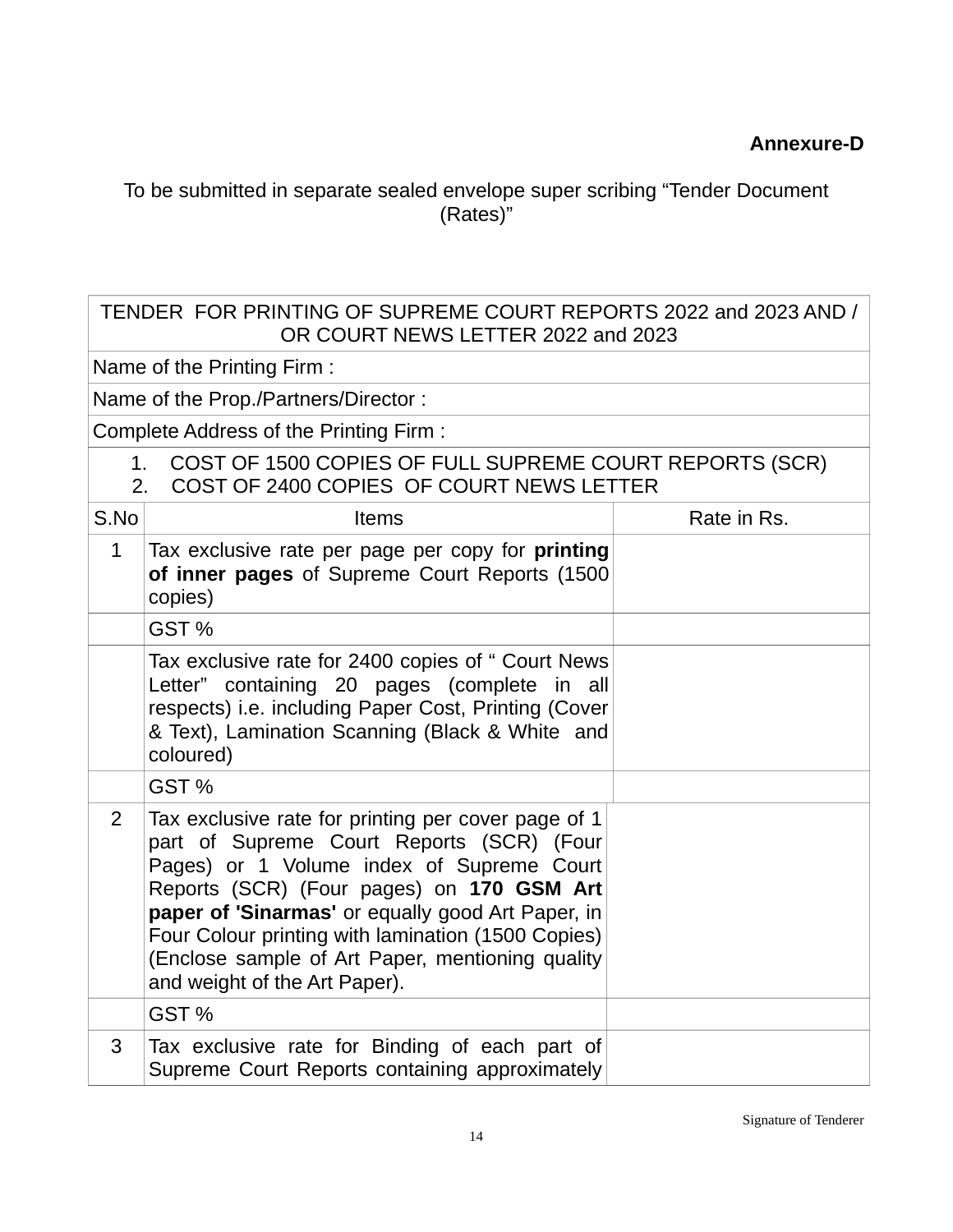|   | 300 pages each.                                                                                                              |                                                                                         |
|---|------------------------------------------------------------------------------------------------------------------------------|-----------------------------------------------------------------------------------------|
|   | GST <sub>%</sub>                                                                                                             |                                                                                         |
| 4 | Tax exclusive rate for Binding of each volume<br>Index of Supreme Court Reports' containing<br>approximately 120 pages each. |                                                                                         |
|   | GST%                                                                                                                         |                                                                                         |
| 5 | Additional & Differential Charges                                                                                            | <b>Court News Letter</b>                                                                |
|   | a) Cost Printing of $\pm$ 4 pages (text) and additional<br>copies for Court News Letters                                     | Cost of Four Pages if<br>number of pages increased<br>from 28 pages for 600<br>copies : |
|   |                                                                                                                              | Cost of Four Pages, if<br>number of pages decreased<br>from 28 pages for 600<br>copies: |
|   |                                                                                                                              | Charges for Addl. Copies if<br>required (per copy):                                     |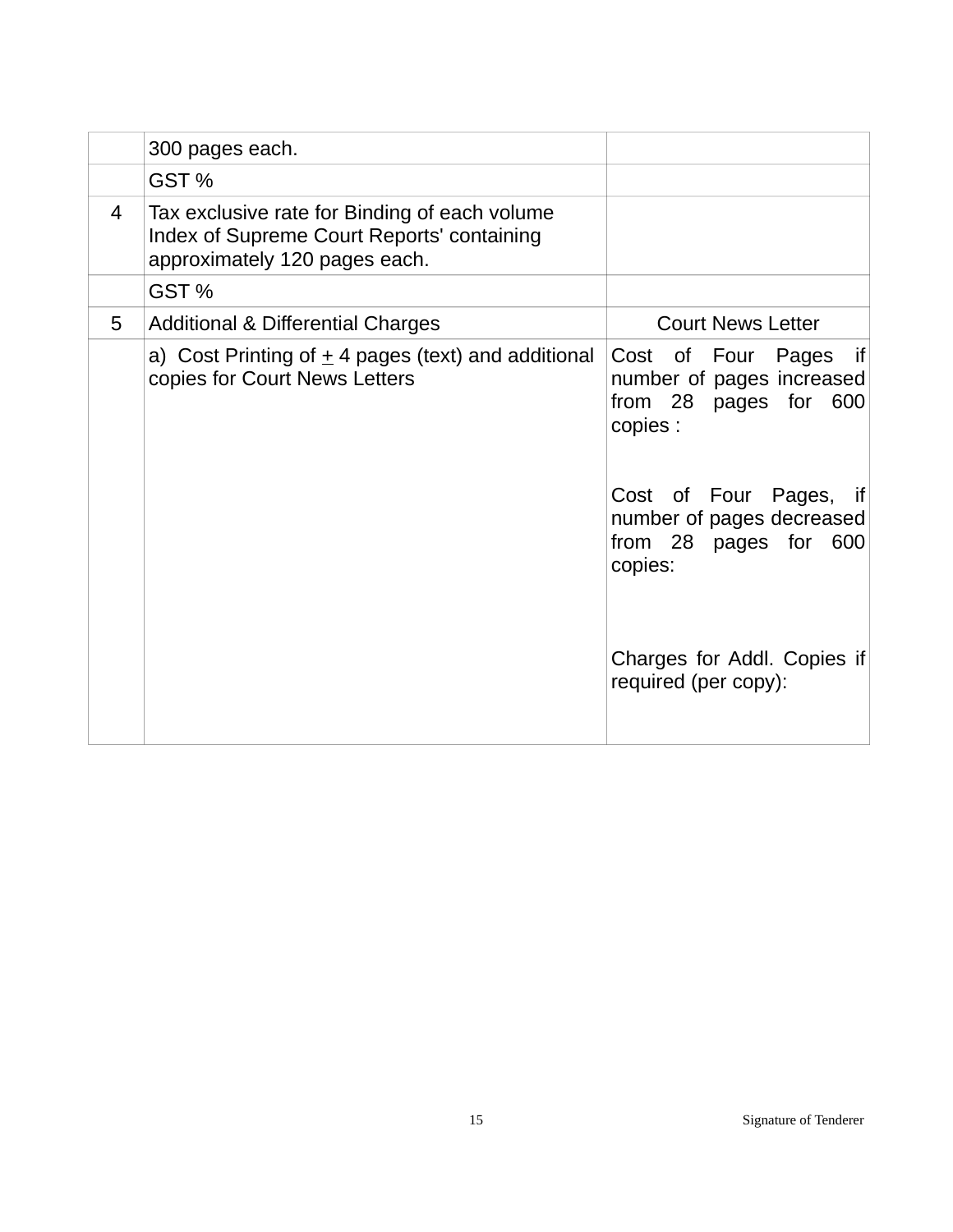|   | b) Cost of additional copies for Supreme Court<br>Reports                                                                                                                                                                                                                               | 1. Tax<br>exclusive<br>Per copy<br>rate per page per<br>additional copy for<br>printing of inner<br>pages of<br><b>SCR</b><br>parts and volume<br>indices<br>2. Tax exclusive<br>rate for printing per<br>cover page of each<br>additional 1 part of<br><b>SCR</b><br><b>Or</b><br>each<br>additional<br>1<br>Volume index of<br><b>SCR</b><br>Tax exclusive<br>3<br>rate for Binding of<br>additional<br>each<br><b>SCR</b><br>0f<br>part<br>300<br>containing<br>pages<br>Tax exclusive<br>4<br>rate for Binding of<br>each additional<br>Volume index of<br>SCR<br>containing<br>120 pages |
|---|-----------------------------------------------------------------------------------------------------------------------------------------------------------------------------------------------------------------------------------------------------------------------------------------|-----------------------------------------------------------------------------------------------------------------------------------------------------------------------------------------------------------------------------------------------------------------------------------------------------------------------------------------------------------------------------------------------------------------------------------------------------------------------------------------------------------------------------------------------------------------------------------------------|
| 6 | GST %                                                                                                                                                                                                                                                                                   |                                                                                                                                                                                                                                                                                                                                                                                                                                                                                                                                                                                               |
|   | <b>Total</b>                                                                                                                                                                                                                                                                            |                                                                                                                                                                                                                                                                                                                                                                                                                                                                                                                                                                                               |
|   | No reimbursement on account of any addl. Service which might not have been<br>included herein will be given by Registry on any account. However, if there will be<br>any changes in specified statutory taxes/ duties at the time of delivery/ billing the<br>same would be applicable. |                                                                                                                                                                                                                                                                                                                                                                                                                                                                                                                                                                                               |
|   | Place:<br>Date:                                                                                                                                                                                                                                                                         | Signature of Authorised Signatory<br>with rubber stamp                                                                                                                                                                                                                                                                                                                                                                                                                                                                                                                                        |